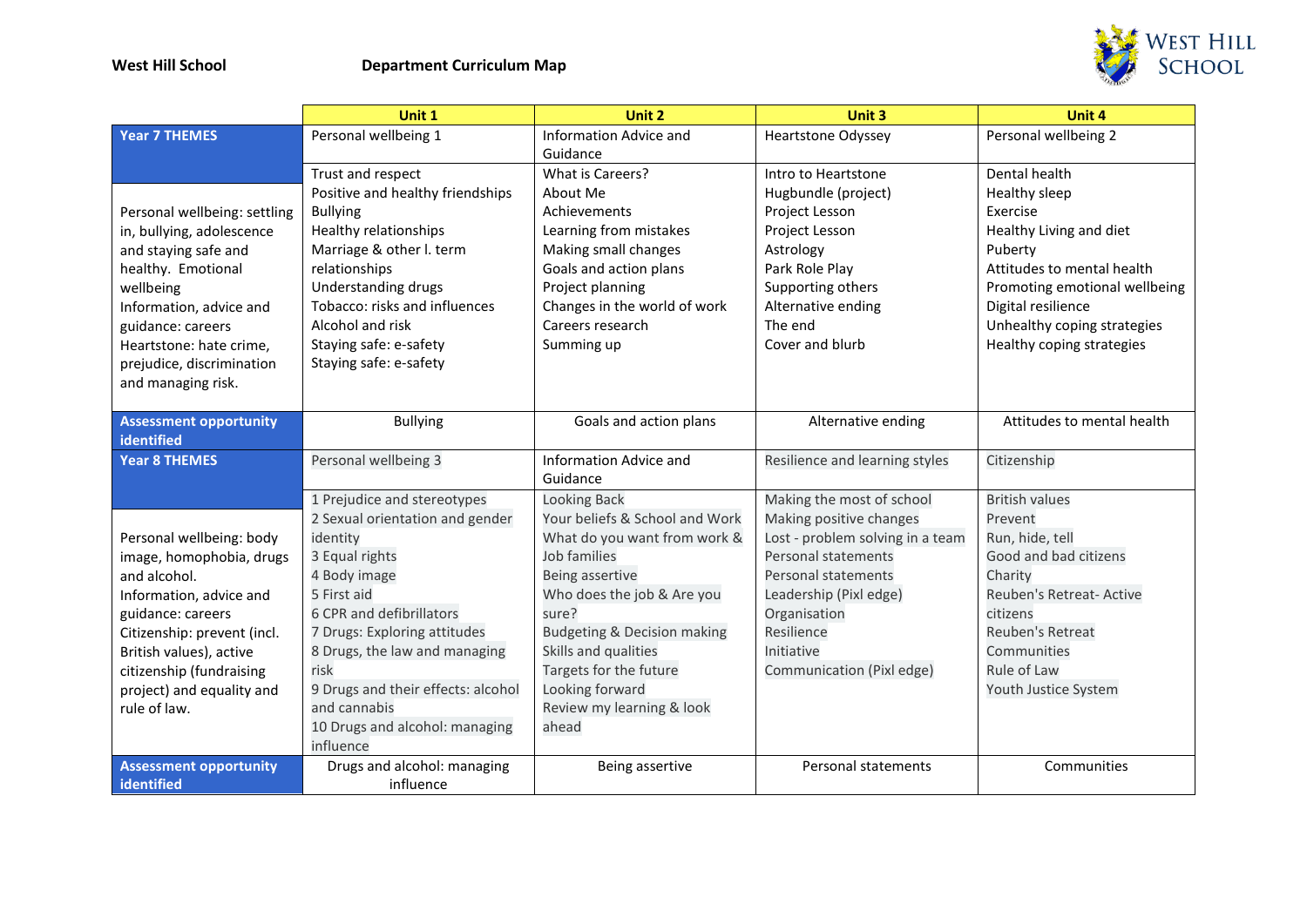

| <b>Year 9 THEMES</b>                        | Personal wellbeing 4     | Information, Advice and<br>Guidance | Parliamentary Democracy       | Global citizenship          |
|---------------------------------------------|--------------------------|-------------------------------------|-------------------------------|-----------------------------|
|                                             | Sex & Sexuality          | <b>Your Decision Year</b>           | <b>Types of Government</b>    | Being a Global Citizen      |
|                                             | Everyone is doing it     | Personal qualities and skills       | Elections, manifestos and     | UN                          |
| Personal wellbeing: SRE                     | Domestic Abuse           | Skills for life and work            | parties                       | Human effects on the planet |
| (gradually changing to                      | Consent                  | Learning styles and working         | Elections and voting          | Human effects on the planet |
| include statutory                           | Contraception            | today                               | Parliament and Government     | World poverty               |
| requirements)                               | <b>STIS</b>              | Informed choices                    | Laws and Consolidation        | Refugees                    |
| Information advice and                      | <b>Teenage Pregnancy</b> | Looking ahead                       | <b>MPs</b>                    | Rwandan Genocide            |
| guidance: careers                           | HIV & AIDS               | Discrimination in the workplace     | Local and Regional Government | <b>Child Soldiers</b>       |
| Parliamentary democracy                     | Alcohol                  | The Equality Act                    | Dictatorship vs Democracy     | Fairtrade                   |
| Global citizenship                          | Alcohol                  | Money management                    | European Union                | Amnesty                     |
|                                             |                          | Debt                                | <b>Public Services</b>        |                             |
| <b>Assessment opportunity</b><br>identified | Teenage pregnancy        | Informed choices                    | Types of government           | Human effects on the planet |

**IDP works on a rotation model at KS3 with students studying 4 units per academic year for 10 weeks each.**

**No formal summative assessments are in place for IDP but assessment opportunities such as baseline assessments and self-assessments occur regularly. Extended writing opportunities are identified as assessment opportunities to give teachers the scope to do some extended writing on these topics and for teachers to provide detailed feedback on these areas, and the opportunity for students to act upon this.**